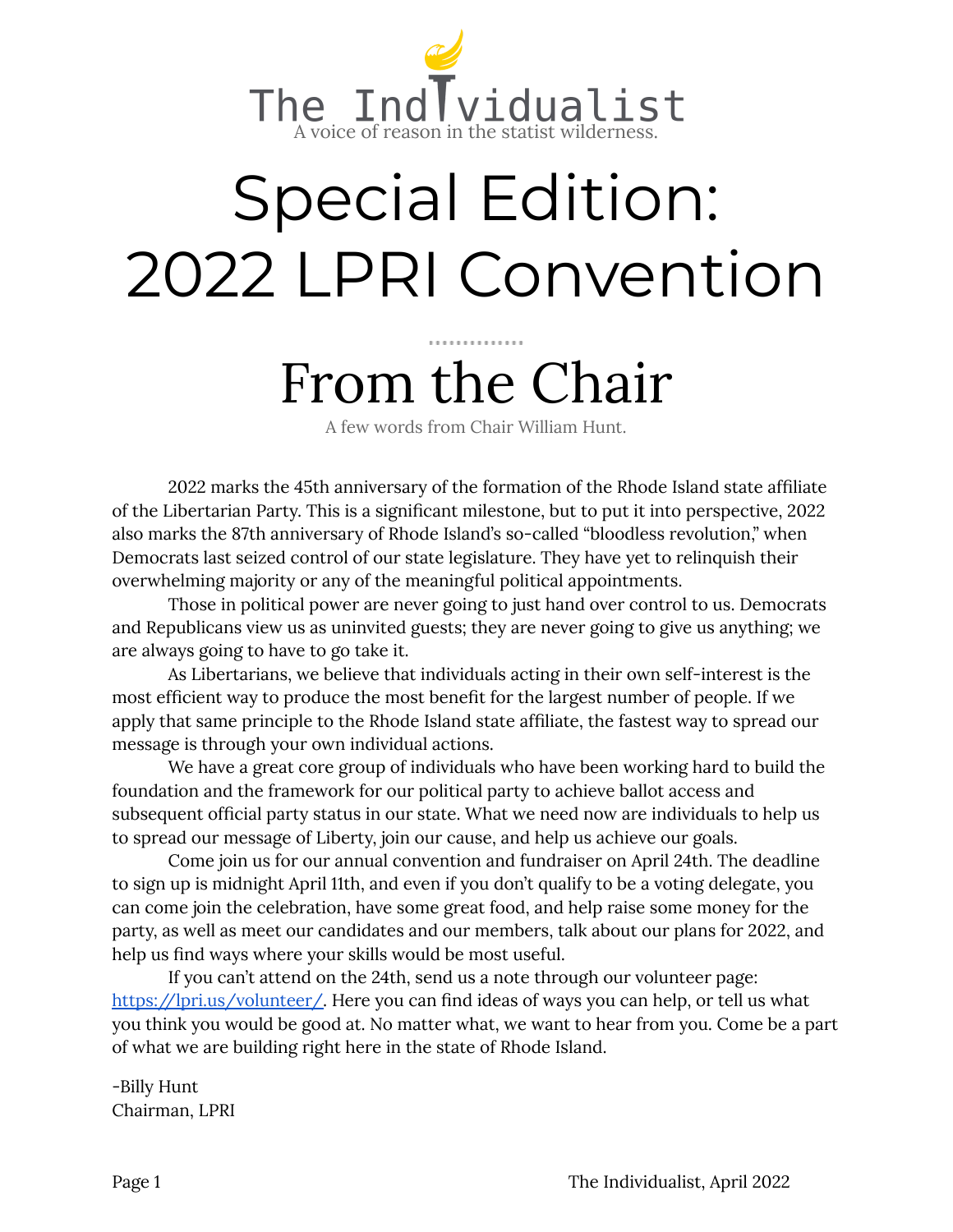#### **Interested in getting more involved with the party?**

The party needs volunteers to help with a number of election-related activities, such as door knocking and collecting petition signatures. We also need party members willing to take on roles of greater responsibility. There are a number of vacant positions within the party's organizational chart. More information on these roles can be found [here](https://lpri.us/about-lpri/officers-staff/).

#### 

## 2022 Convention Items

The Libertarian Party of Rhode Island's annual convention is significant for several reasons. First, it's where some of the party's most significant business–election of officers and bylaws amendments–is done. Second, it's the best opportunity for members to participate in party affairs and ensure their voice influences the party.

At this year's convention, which will be held on Sunday, April 24 at Italian Corner Deli Market in East Providence, we'll be holding elections for three executive committee positions:

- Vice-Chair
	- "The Vice-Chair shall: assist the Chair and perform the duties of the Chair when required; be responsible for the internal committee work of the LPRI; and represent the committees at executive sessions in the absence of committee directors. The Vice-Chair shall also serve as an ex officio member of all committees."
		- *From the LPRI bylaws.*
- **Treasurer** 
	- "The Treasurer shall: receive, disburse, and account for all LPRI funds under the supervision of the Chair and the Executive Committee. The Treasurer shall prepare an annual report and make available any financial information required by the Executive Committee. The LPRI will not incur any outstanding debt."
		- *From the LPRI bylaws.*
- Member at-large
	- An At-Large member will be nominated and elected at the annual convention to serve a term of one year. The At-Large nominee must be an LPRI member eligible to vote at the convention. The At-Large member shall assist any of the officers in performing their duties when required.

- *From the LPRI bylaws.*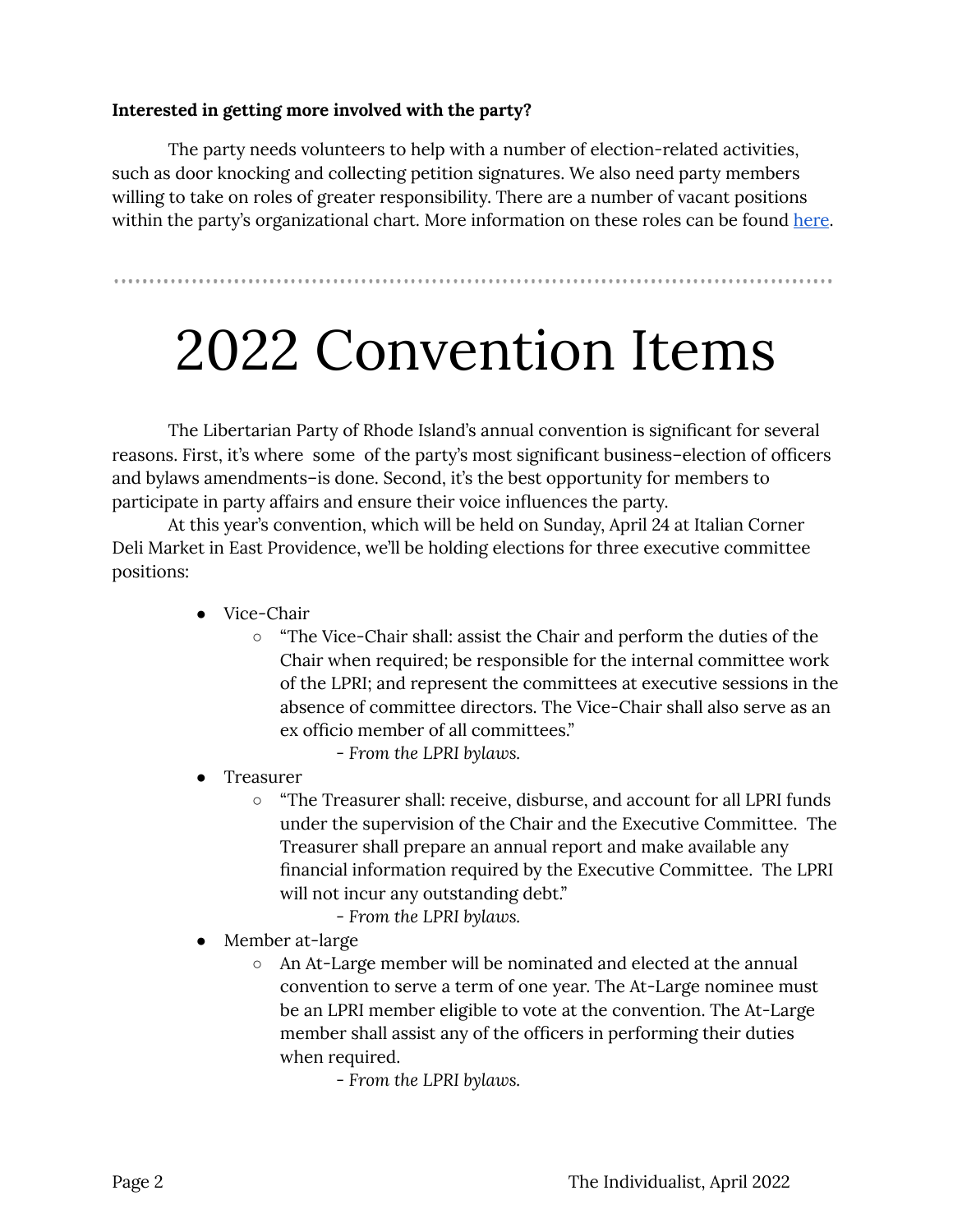We'll also be voting for delegates to represent the party at the Libertarian National Convention. Per the party bylaws, delegates to the national convention, as well as alternate members, must be LPRI members in good standing.

Anyone wishing to nominate themselves to serve as a delegate at this year's convention should be aware of a proposed Region 8 agreement on which they will be required to vote. The text of the proposed agreement can be found [here](https://lpri.us/wp-content/uploads/2022/04/2022-Proposed-Agreement-of-Voluntary-Association-R8.pdf).

Amendments to LPRI's bylaws may also be voted on during the convention. Per our current bylaws:

These Bylaws may be amended with 21 days prior notice by a two-thirds (2/3) majority vote at an annual convention, or at a special convention where such an amendment is specified as a purpose. or if proposed from the convention floor, without notice, by a three-fourths (3/4) majority vote. Proposed amendments to the Bylaws may be submitted by any LPRI member eligible to vote at convention.

In the event candidates for public office decide to seek the party's nomination, members will decide at convention whether to award the nomination to the candidate in question. Per our bylaws:

Candidates for public office who seek endorsement by the LPRI must be voting members of LPRI (as per Article III). Such candidates for public office who seek endorsement by the LPRI shall be nominated and chosen by simple majority vote at the convention preceding the election. All votes for endorsement must include the option of "None of the Above" (NOTA) as the last selection on the ballot.

Read the party's [bylaws](https://lpri.us/about-lpri/bylaws-of-the-libertarian-party-of-rhode-island/) in full.

### Post-Convention

2022 is an election year, which means the convention is just the beginning of the party's work for the year. In the event the party awards its endorsement to a candidate at the convention, we'll work with that candidate's campaign to get ballot access and promote their message of liberty.

A candidate running for a state-wide office as a libertarian can help LPRI receive party status, if he or she receives five percent of the vote. Even if our candidate loses the election, we can still win. Recognized party status means a number of things, including automatic ballot access and the ability to register voters as libertarians, which will help us expand our reach in the next presidential election.

But the executive committee can't do that alone. We need people willing to volunteer: to knock doors, to make phone calls, to distribute palm cards, to collect ballot